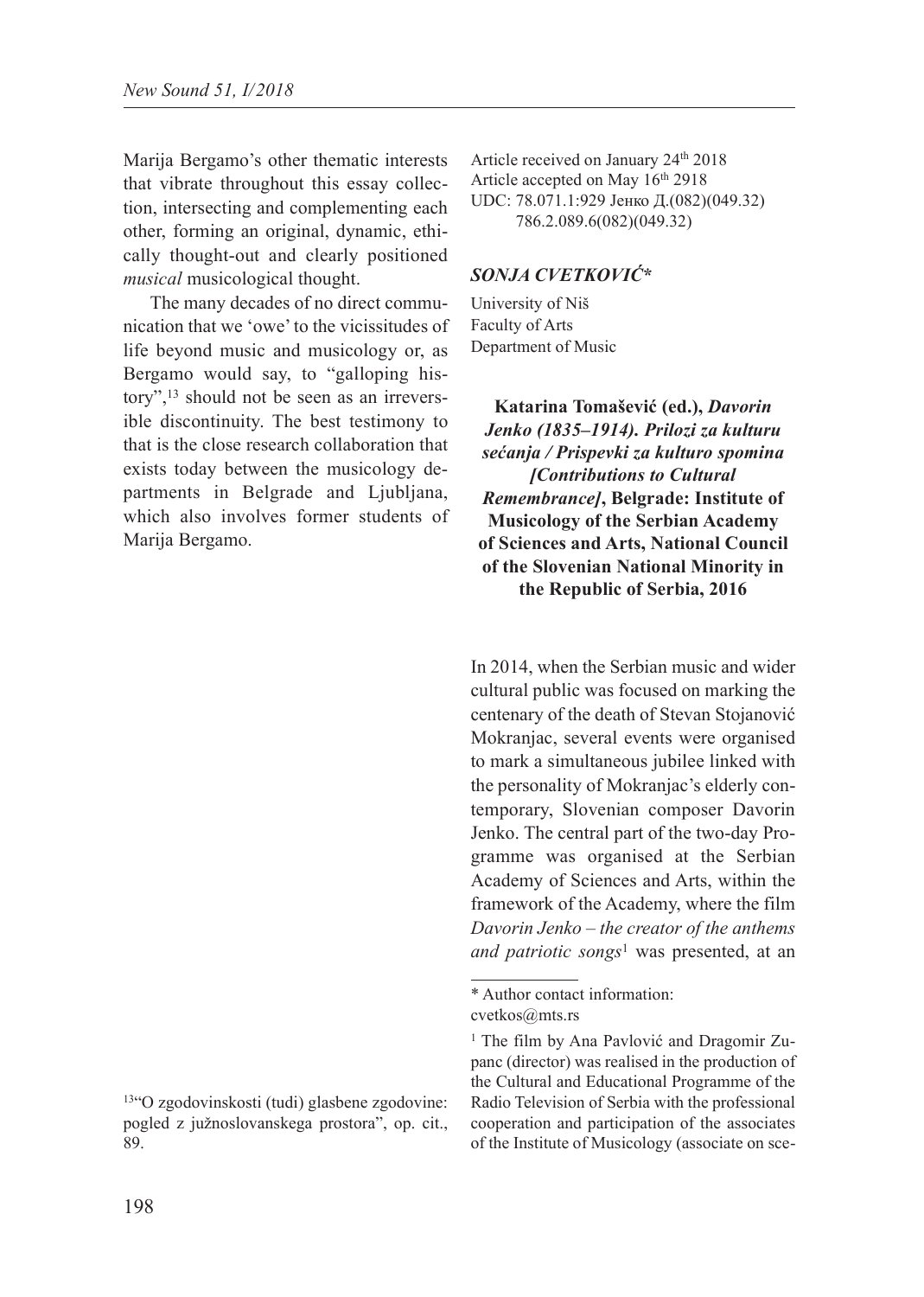interdisciplinary scientific conference Davorin Jenko – Contributions to Cultural Remembrance organised by the Institute of Musicology of the SASA and the National Council of the Slovenian National Minority in the Republic of Serbia (November 26) and at a concert of the representative choral, chamber and orchestral compositions of Davorin Jenko (selected by composer and music theorist Anica Sabo) held at the Gallery of the SASA on November 27.2

The papers announced at the scientific conference were published in the Proceedings under the same name, where the results of the research of Jenko's life and creativity were presented by experts in the field of musicology, ethnology, music theory and comparative literary studies. Beside the Preface (Word of the Editor) the Proceedings contain three parts: I Studies, II Reflections in the Press, III Addition. Archival testimonies. The Preface is also published in Slovenian (Beseda urednice), in which (besides English) there are summaries of seven studies in Serbian and one in English, with the intention of the content of the Proceedings being available to the musical and the broader public in Jenko's native land, Slovenia.

In the Preface by editor Katarina Tomašević the activities which marked Jenko's anniversaries in Serbia during 2014 and 2015 are laid out and the content of the Proceedings is briefly presented.

The main part of the Proceedings opens with the study by Sonja Marinković (Faculty of Music Arts Belgrade) entitled Davorin Jenko's Work in the Light of the Development of Serbian and European music which sheds light in terms of context on the contribution of this artist to the development of Serbian music. Relying on the terminology and criteria of the periodisation presented in Serbian literature of the 19th century, the author examines several issues (the composer's relation to the folklore, ideas of Pan-Slavism and professional standards) on which she established the connections among Jenko and Kornelije Stanković in Jenko's early, pre-romanticist period and stylistic evolution in his instrumental and stage works, which would classify him at the end of his creative path as a representative of Romanticism, and thus determine his position as an intermediator between pre-Romanticism and Mokranjac's era.

The paper by Jernej Weiss (Faculty of Philosophy, Ljubljana) 'Forward!' – The first Slovenian National Anthem by Davorin Jenko deals with the significance of Jenko's choir With Slava's Banner, For-

nario Katarina Tomašević) and the Institute of Etnography of the SASA as well as the Faculty of Music Arts in Belgrade.

<sup>2</sup> During 2015 in Serbia there was a number of occasional events which continued to mark another significant Jenko's jubilee – 180 years since his birth: in the Museum of National Theatre in Belgrade, the exhibition 'Davorin Jenko (1835–1914)' was organised by the Archives of Serbia and the Archives of Slovenia, which presented the Proceedings Davorin Jenko (1835– 1914) / Life and work on the occasion of the centenary of death (Ed. G. Jenuš and F. Križnar) from a scientific conference held in Ljubljana on November 24 and 25 2014. The Post of Serbia and Post of Slovenia released in November 2015 the postage stamps with the image of Davorin Jenko, while the exhibition of the Archives of Serbia and the Archives of Slovenia 'Davorin Jenko (1835–1914)' is also shown in the exhibition Gallery of the Historical Archive of Užice, within the framework of the October events of the City of Užice in 2016.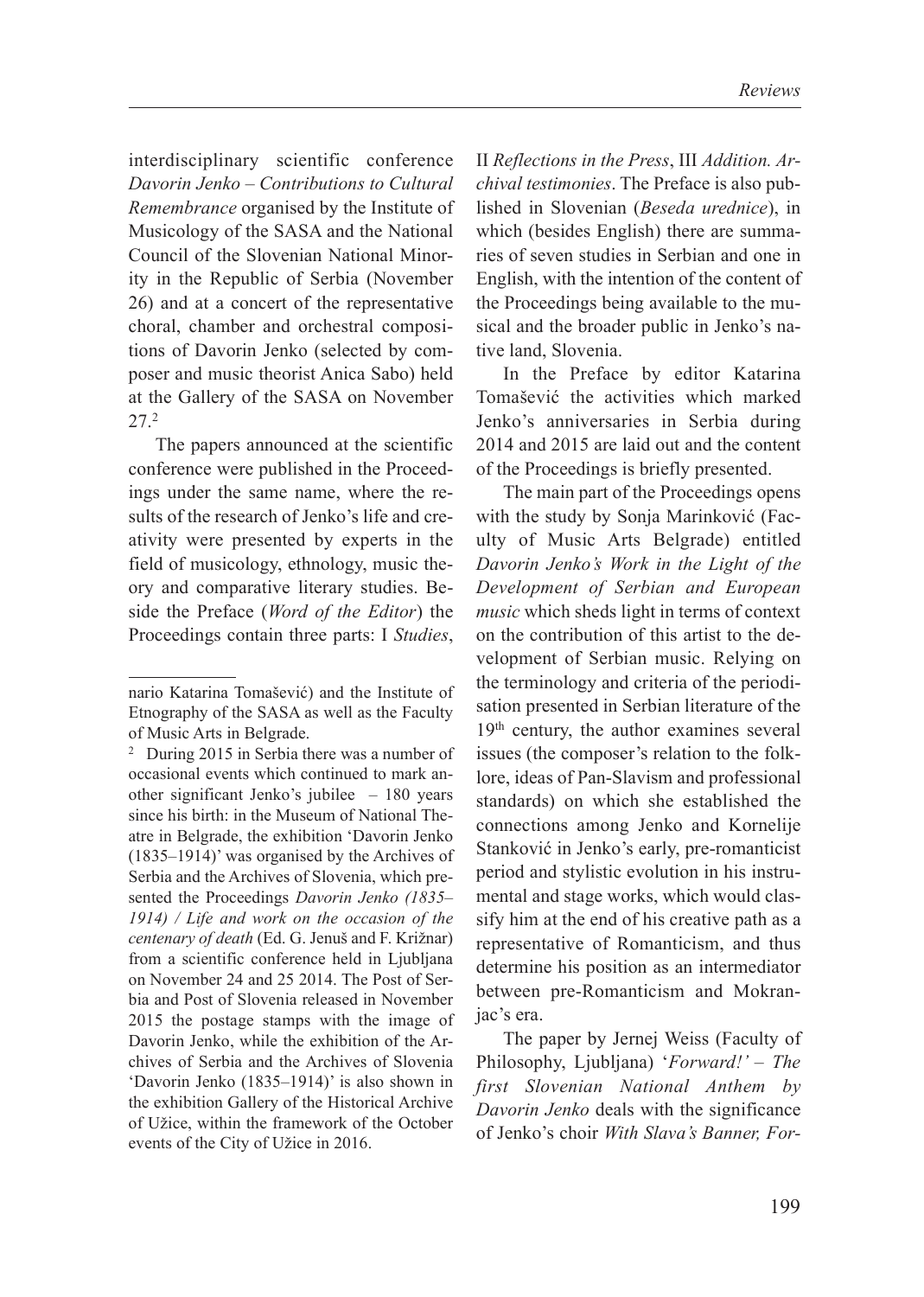ward! in a historical perspective in which special attention is paid to its role in the processes of the formation and raising of Slovenian national consciousness, starting with the premiere performances of this choir in 1860 onwards, through various socio-historical and political contexts during the 20<sup>th</sup> century. The paper is complemented by the biographical data from Jenko's Slovenian and Vienna periods, as well as data related to the performance and reception of this famous patriotic song compared with the French La Marseillaise. The author points out the great significance of the song With Slava's Banner, Forward! both in the period of strengthening national ideology and in spreading the ideas of Pan-Slavism among Slovenes and underlines its universal character.

Katarina Tomašević (Institute of Musicology of the SASA Belgrade) in the study Davorin Jenko and Stevan St. Mokranjac: Biographical Fragments. Contribution to Cultural Remembrance, which was first published in 2014 in the journal *Musicol*ogy No. 16, discusses the phenomenon of the anniversary – centenary of the death of Jenko and Mokranjac as an incentive to cultivating cultural remembrance. Through several fragments – selected chronological images, the author informs readers about the points of intersection in Jenko and Mokranjc's biographies, explaining the delicate nature of their relationship in the context of national discourse. Special attention is paid to the events from the history of Serbian music and cultural institutions: the Belgrade Choral Society and the National Theatre in Belgrade as well as to the events held in the jubilee year of 2014 that contributed to the preservation and intensification of the cultural remembrance

of these prominent figures of Serbian music.

Mladena Prelić (Institute of Etnography SASA Belgrade) in the paper Mapping Cultural History and Memory: The Belgrade Years of Davorin Jenko and Vela Nigrinova examines two artists of Slovenian origin: the composer Davorin Jenko and the actress Augusta – Vela Nigrinova (1862–1908) whose personal and professional paths joined in an elite institution of Serbian culture, the National Theatre in Belgrade. At the beginning, the author lays out in the chapters "Belgrade, a City in Transition" and "Between Art and the National Mission: the National Theatre as the epicenter of cultural life and as a temple of patriotic religion" the historical, cultural and artistic frames, presenting the artistic work of Davorin Jenko as a musician and Vela Nigrinova as an actress, while the last two chapters "Our Foreigners" and "Listing on the Cultural Memory Map" speak about (dis)continuity and the ways of memorising their personalities in the cultural history of Serbia and Belgrade.

Marijana Kokanović Marković (Academy of Arts Novi Sad) in the study Davorin Jenko on the Stage of the Serbian National Theatre in Novi Sad (1861–1914): Reception of the Play with Music 'Seoska lola' ['The Village Bachelor'] points to Jenko's contribution to the theatre scene in Novi Sad as the musical author with the greatest number of plays with music performed since the founding of this theatre until the beginning of the First World War. In this work, a chronological list is given of the stage pieces with Jenko's music and the conductors of the theatre orchestra, systematically and transparently. The author speaks about how the audience received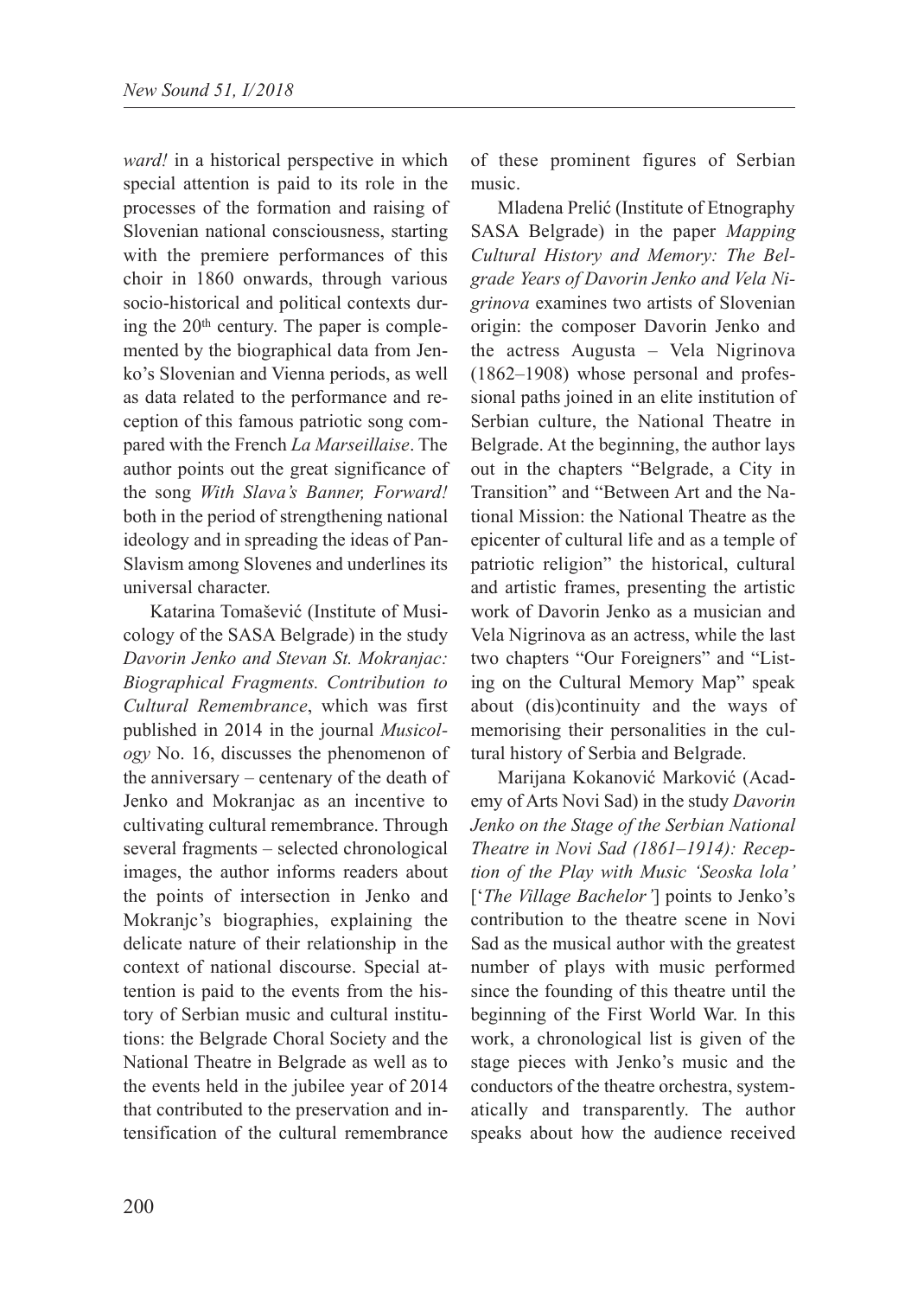Jenko's music for the popular play Seoski lola [The Village Bachelor], which was performed at the Serbian National Theatre in Novi Sad for more than twenty years, thanks to an insight into the the press reviews of that time (*Pozorište/The Theatre*) and, at the same time, revealing the attitude of the theatre administration towards Jenko as a 'foreigner' and Isidor Bajić as an 'authentic' Serbian composer who was commissioned by the Serbian National Theatre to compose the music for the same piece in 1909.

Anica Sabo (Faculty of Music Arts Belgrade) discussing Analytical Supports in the Process of Studying Davorin Jenko's Opus opens some questions related to singling out certain analytical points that can contribute to a better understanding of this author's music, and as an analytical sample Jenko's concert ouvertire Milan is used. A detailed analysis of this orchestral piece is illustrated by the schemes of the formal structure and tonal plan. The author moves away from the formalist approach to studying the phenomenon of the music flow and devotes special attention to the manifestation of the principle of symmetry.

Maja Đukanović (Faculty of Philology Belgrade) in the paper Literary Themes in Davrorin Jenko's Compositions writes about the composer's inspiration drawn from the literary opus of his compatriots, Slovenian poets Simon Jenko, Miroslav Vilhar and France Prešern. After moving to Serbia, Jenko began his collaboration with leading Serbian poets of that time: Dura Jakšić and Janko Veselinović, for whose dramatic texts some of his most popular works were created (Seoba Srbalja / Migration of the Serbs, Dido). He also found inspiration in the European literary tradi-

tion (Shakespeare, Beaumarchais, Goethe, Hugo, Schiller). In this way, Jenko in his opus linked Slovenian and Serbian music and literature, at the same time bringing the works of world authors closer to the audience.

Katarina Tomašević researched Slovenian-Serbian musicological relations in the paper How Dragotin Cvetko wrote about Davorin Jenko. Contribution to the Study of Slovenian-Serbian Musicological Relations during the Period of the FNR Yugoslavia. Based on the correspondence between Dragotin Cvetko and Petar Konjović, founder and first director of the Institute of Musicology of the SASA, the author carefully reconstructed the work of Slovenian musicologist and academician Dragotin Cvetko on the monograph about Davorin Jenko, which is still a starting point in studying the life and work of this artist. While writting the monograph, Cvetko closely collaborated with Petar Konjović, Stana Đurić-Klajn and other associates of the Institute of Musicology. The author points out that this was an example of generous, collegial and friendly support on the part of the Serbian musicologists to their Slovenian colleague, thus establishing an active, very fruitful and successful cooperation between musicologists from Slovenia and Serbia till today.

In the second part of the Proceedings: Reflections in the Press are presented the texts by Katarina Tomašević: Davorin Jenko (1835–1914): 'Our famous foreigner'. In memory of the composer of the Serbian anthem 'God of Justice', marking the centenary of his death, published in Kulturni dodatak (Culture Supplement) of the *Politika* daily newspaper and Ivana Vesić (Institute of Musicology of the SASA